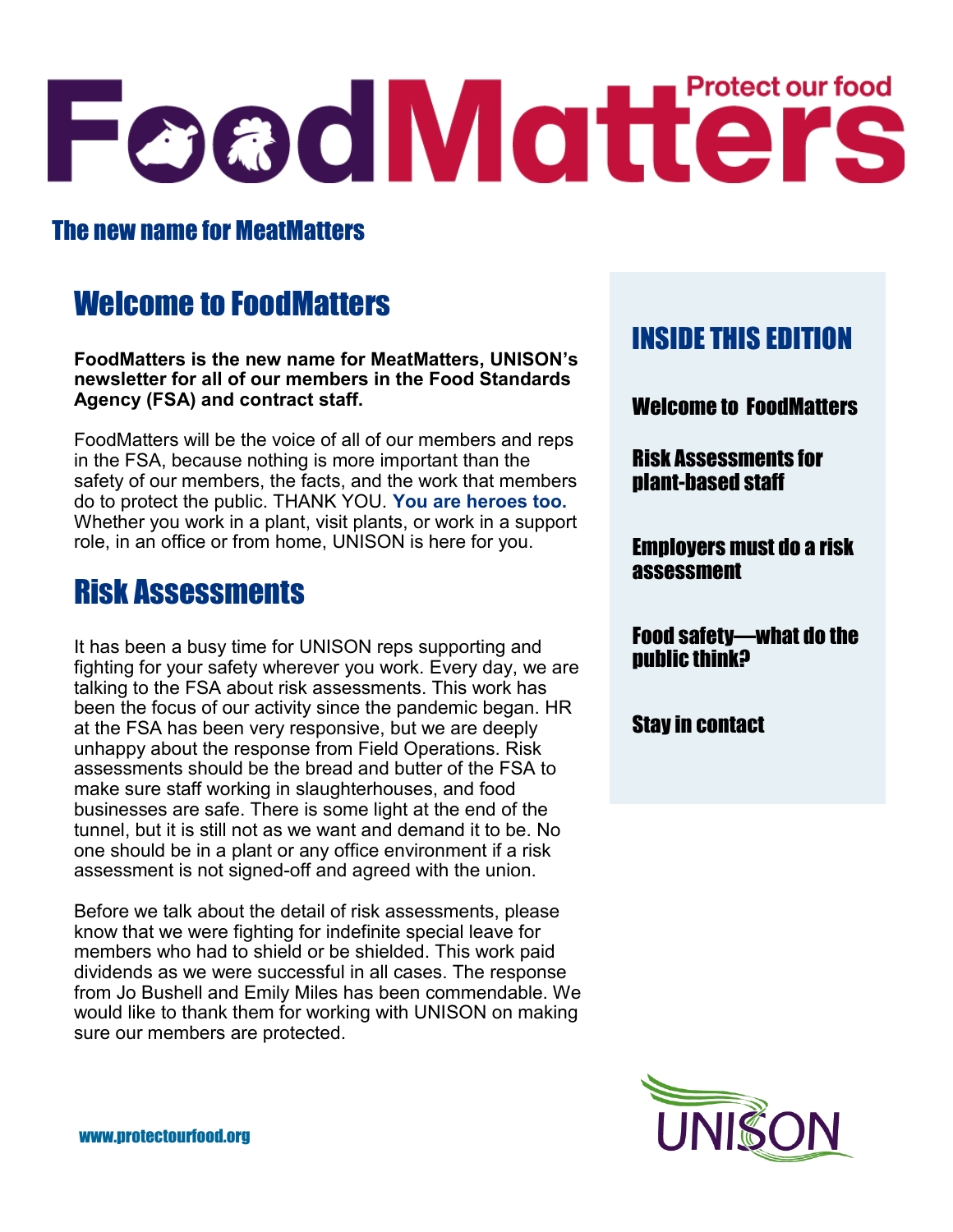## Risk assessments for plant-based staff



UNISON recently made a complaint to the Health and Safety Executive about the FSA, as follows:.

"I am writing to make a complaint regarding the protection of UNISON members working for the Food Standards Agency (FSA) and its contractor, Eville & Jones (E&J). Since the Covid-19 pandemic began, UNISON has held weekly conference calls with the FSA. We sought assurances about social

distancing and the provision of the right PPE for Meat Hygiene Inspectors (MHI) and Official Veterinarians (OV) working in one or more slaughterhouses and meat production/cutting plants in England and Wales.

"Despite raising these concerns, the FSA has failed to address the issue of legally required risk assessments in each workplace."

### We made the complaint to the Health & Safety Executive as the safety of our members is of the greatest importance.

#### **UNISON has said to the FSA that:**

The FSA should carry out individual plant visits and complete a thorough plant-specific risk assessment for each workplace, to ensure a safe working environment for staff.

UNISON does not agree with the reliance upon generic risk assessments having scored a low-risk rating for plant-based staff.

UNISON has highlighted its disapproval on how individual plants haven't been risked assessed regarding social distancing and health and safety.

UNISON feels that the hands-off approach taken by the FSA is putting members at risk of contracting Covid-19.

There are several confirmed cases of Covid-19 from FSA staff working in premises in the Field Operations division and for Eville & Jones staff, contracted by the FSA.

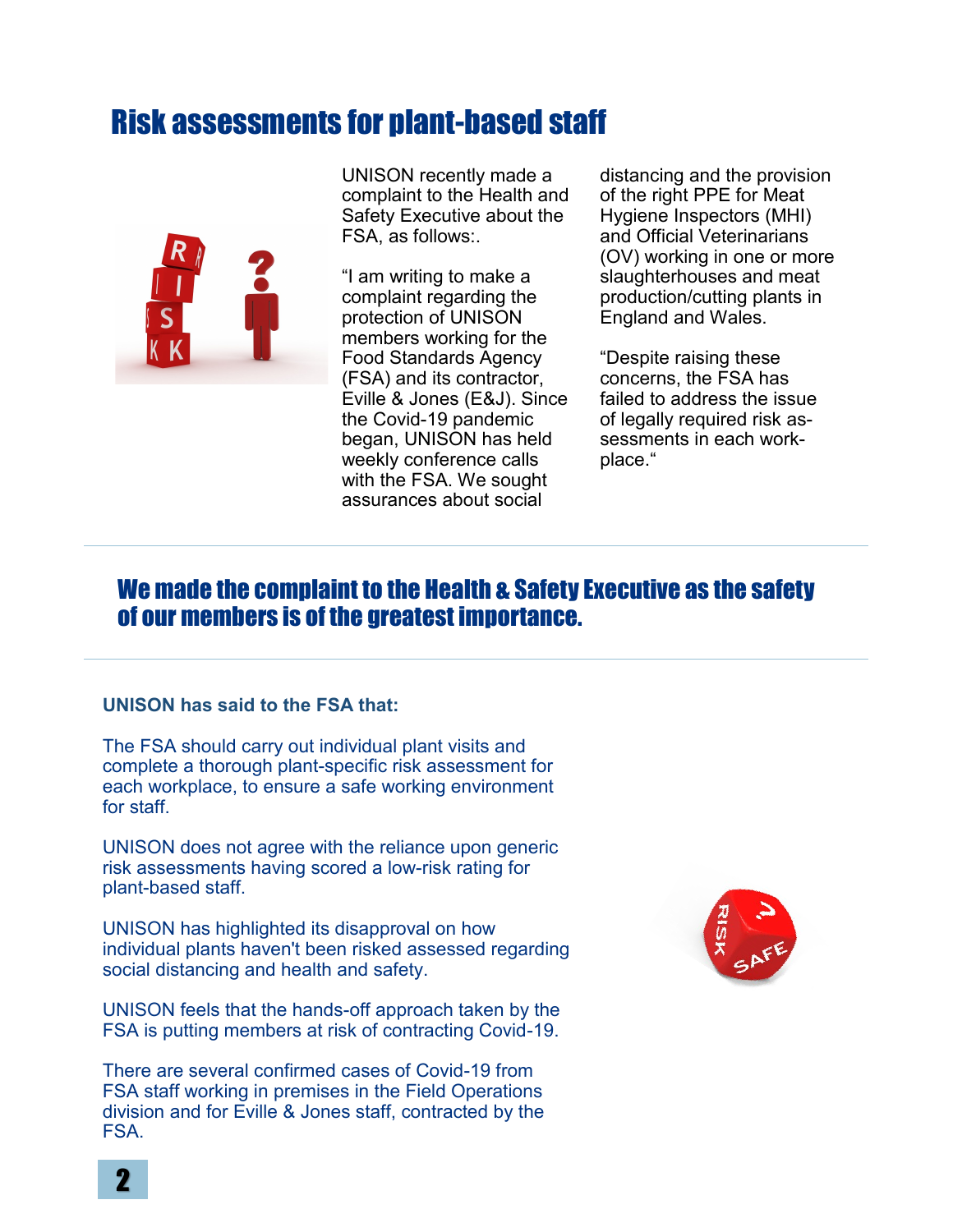**UNISON** has asked the FSA to:

**Allow** the six health and safety leads across England And Wales to visit, observe and verify that social distancing is happening in all meat plants. The FSA says this is unnecessary travel even though it is classified as a low-risk activity.

**Provide** copies of all FSA risk assessments for each Meat plant. We would expect the FBO do a risk assessment that FSA/E&J staff can see.

**To collate** the number of plants across the country where MHIs and OVs are working regarding social distancing not only for our members but for Food Business Operator workers as well. Then to report these plants to the HSE if the food business is failing.

The FSA National Health & Safety Committee – where UNISON H&S reps sit along with the FSA – met on the 6 May 2020.

The minutes of that meeting demonstrate that UNISON has tried every avenue to seek the protection of our members. The generic risk assessment covers hundreds of workplaces.

# Employers must do a risk assessment

There are existing laws which already protect workers. It's a legal requirement, under the Health and Safety at Work Regulations Act 1974 (The Act), for employers to carry out a workplace risk assessment. Employers must also take the actions that come from their risk assessment.

These will include enabling working from home where possible, ensuring proper hygiene and cleanliness, and making sure workers can be at least two metres apart at all times. Where these actions don't mitigate the risk, workers may need personal protective equipment.

Our Field Operations members – who are considered key workers in the pandemic – have no choice but to go into work. UNISON expects the FSA to protect its workforce and contractors. We believe the duty of care has not been met nor satisfied under The Act. The generic risk assessment written by the FSA does not adequately cover the risk, and the FSA has so far refused to provide the risk assessments from local FSA managers.

UNISON has been raising the issue of risk assessments since the end of March 2020. We finally received the spreadsheets which are a desktop exercise and not a proper risk assessment. We also received the new risk assessments by species, which the FSA's Health & Safety Unit collated.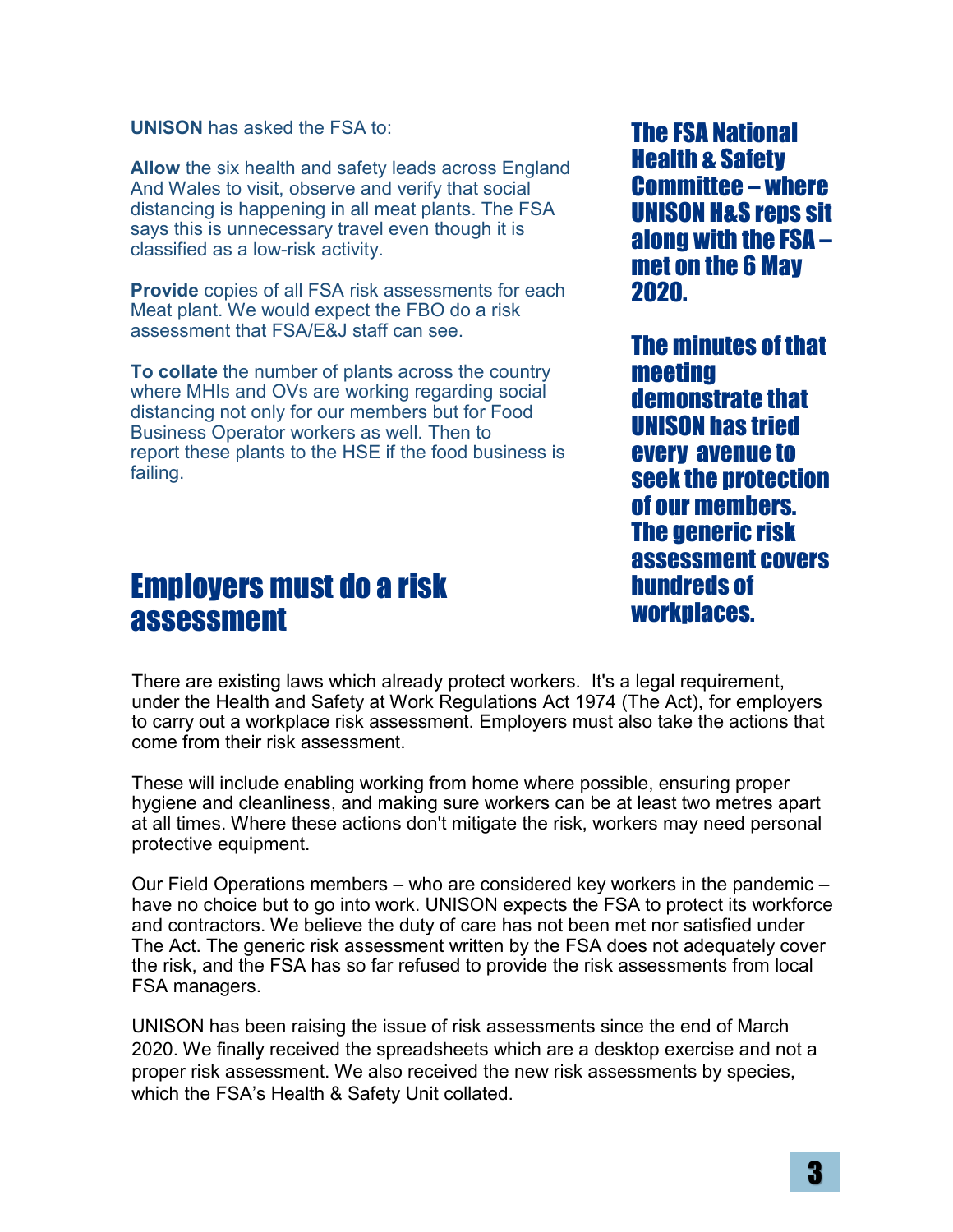However, the FSA is still not following The Act and government guidance by working with the recognised trade union, local management and the managers or owners of the premises. UNISON provided the old spreadsheets and the new risk assessments by species to the HSE.

Therefore, UNISON requests that the Health & Safety Executive urgently investigate the FSA for potential breaches to The Act so that our members are protected as the key workers necessary to maintain the food supplies for the country."

**Since the complaint, the FSA has agreed to send in ITLs to plant. We want to make it very clear that ITLs need to be adequately protected as they go into plants to protect FSA employees and contractors. We would also like to see the FSA take a closer look at the plant employed staff, who are often forced to work very close to each other, to make sure they are safe. We will be scrutinising the situation very carefully to ensure that proper and thorough risk assessments are completed.** 

#### **PLEASE raise any issues with your UNISON rep and line manager.**

We are also making sure members who visit plants are protected. For office-based staff, we are in negotiations with the FSA to make sure there is not a rush to go back to the office until proper and thorough risk assessments are completed. Members must be consulted and given time to go back to the office if and when their circumstances allow.

# Food Safety—What do the public think?

The world before Covid-19 seems like a long time ago. In January we conducted a sizeable public polling exercise, to get a feel for the public's views on food safety. The respected [Savanta ComRes](https://comresglobal.com/) polling company asked over 2,000 people what they thought of your work and meat production in the UK. It makes interesting reading and reinforces our members' views on what needs to be done.

## Q.1 Which of the following do you think is best placed to check that the meat for sale in the UK is safe, and not diseased or contaminated?

|                                                      | $\frac{0}{0}$ |
|------------------------------------------------------|---------------|
| Independent inspectors employed by the government    | 65%           |
| Independent inspectors employed by private companies | 9%            |
| Slaughterhouses and abattoirs themselves             | 8%            |
| Other                                                | 1%            |
| Don't know                                           | $17\%$        |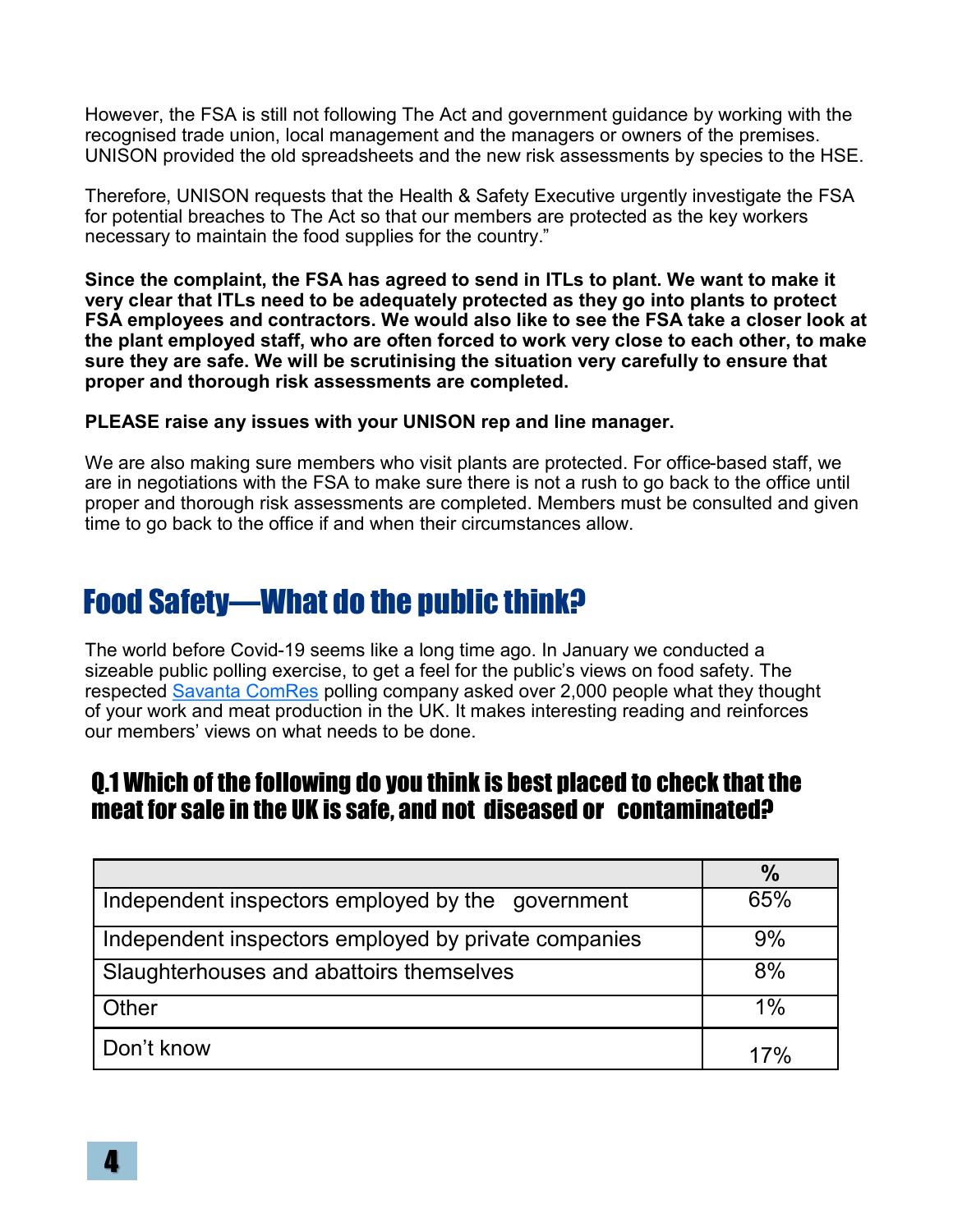Q.2 Currently, the inspection of abattoirs and slaughterhouses is conducted by independent inspectors employed by the government. How would you feel about the quality standards of the meat for sale in the UK, if the inspection of abattoirs and slaughterhouses were conducted by each of the following?

| $\frac{0}{0}$                  | <b>Inspectors employed</b><br>by private companies | The slaughterhouses<br>and abattoirs them-<br>selves |
|--------------------------------|----------------------------------------------------|------------------------------------------------------|
| <b>NET: More confident</b>     | 17%                                                | 11%                                                  |
| <b>NET: Less confident</b>     | 52%                                                | 64%                                                  |
| Much more confident            | 5%                                                 | 3%                                                   |
| Slightly more confident        | 12%                                                | 8%                                                   |
| It would make no<br>difference | 20%                                                | 14%                                                  |
| <b>Slightly less confident</b> | 30%                                                | 22%                                                  |
| Much less confident            | 22%                                                | 43%                                                  |
| Don't know                     | 12%                                                | 10%                                                  |

## Q.3 Which of the following statements is closest to your view?

|                                                                                                                                      | $\frac{0}{0}$ |
|--------------------------------------------------------------------------------------------------------------------------------------|---------------|
| It should be compulsory for meat safety and quality<br>in slaughterhouses to be assessed by independent<br>government inspectors     | 85%           |
| It should not be compulsory for meat safety and<br>quality in slaughterhouses to be assessed by<br>independent government inspectors | 6%            |
| Don't know                                                                                                                           | 9%            |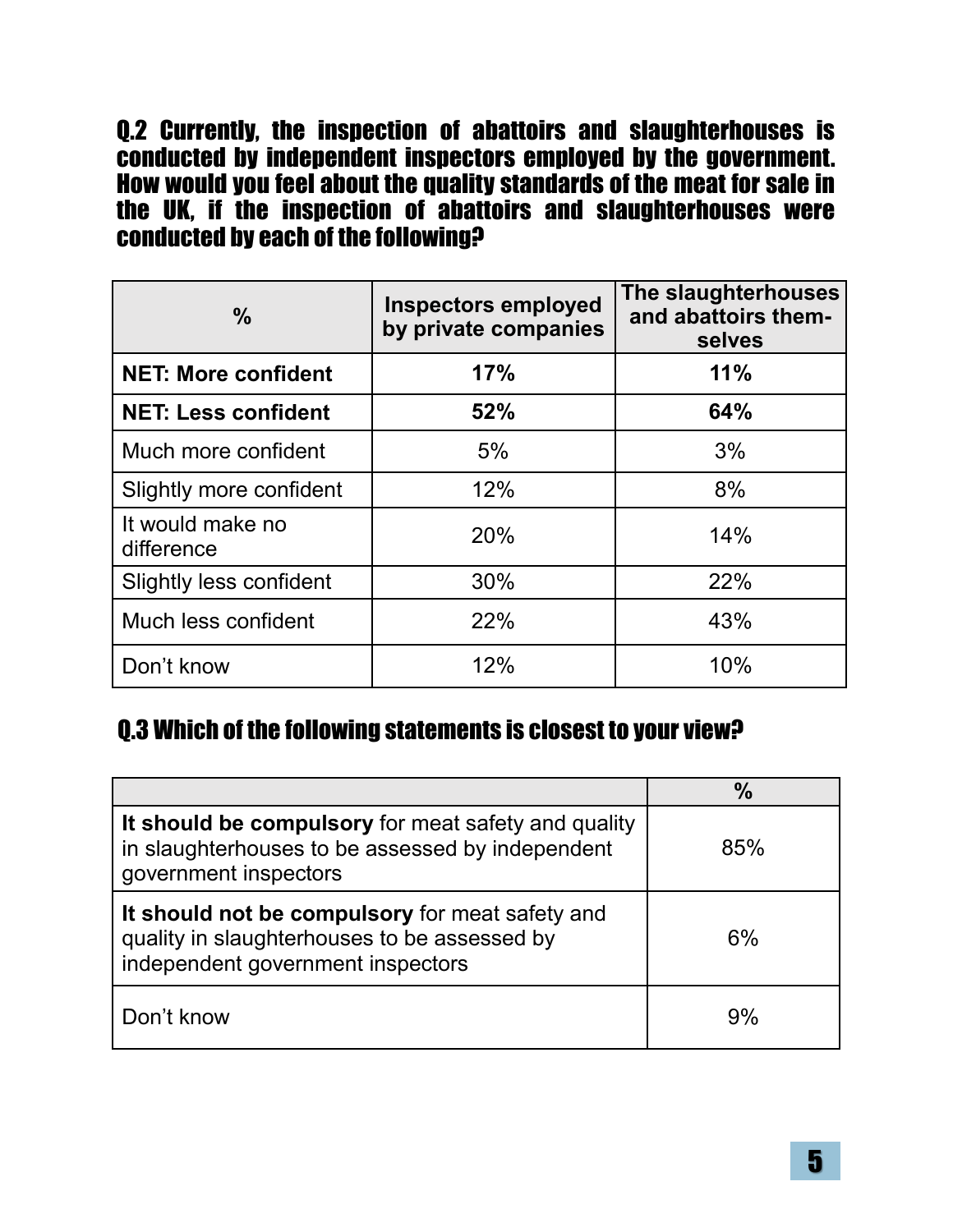## Q.4 Currently, the food safety monitoring of restaurants and takeaways is conducted by local councils. How confident would you be in the standards of meat if these outlets were instead inspected by private companies?

|                                | $\frac{0}{0}$ |
|--------------------------------|---------------|
| <b>NET: More confident</b>     | 17%           |
| <b>NET: Less confident</b>     | 53%           |
| Much more confident            | 5%            |
| Slightly more confident        | 12%           |
| It would make no difference    | 21%           |
| <b>Slightly less confident</b> | 26%           |
| Much less confident            | 26%           |
| Don't know                     | 9%            |

## Q.5 Checks on the quality standards of meat are currently EU-regulated, but the UK could introduce its own laws after it leaves the EU on 31st January 2020. Which of the following statements is closest to your view?

|                                                                                                                                 | $\frac{0}{0}$ |
|---------------------------------------------------------------------------------------------------------------------------------|---------------|
| The UK shouldn't create new laws govern-<br>ing meat inspections after we leave the EU,<br>and should maintain our current laws | 34%           |
| The UK should create new stricter laws<br>governing meat inspections after we leave<br>the EU                                   | 52%           |
| The UK should create new more relaxed<br>laws governing meat inspections after we<br>leave the EU                               | 3%            |
| Don't know                                                                                                                      | 11%           |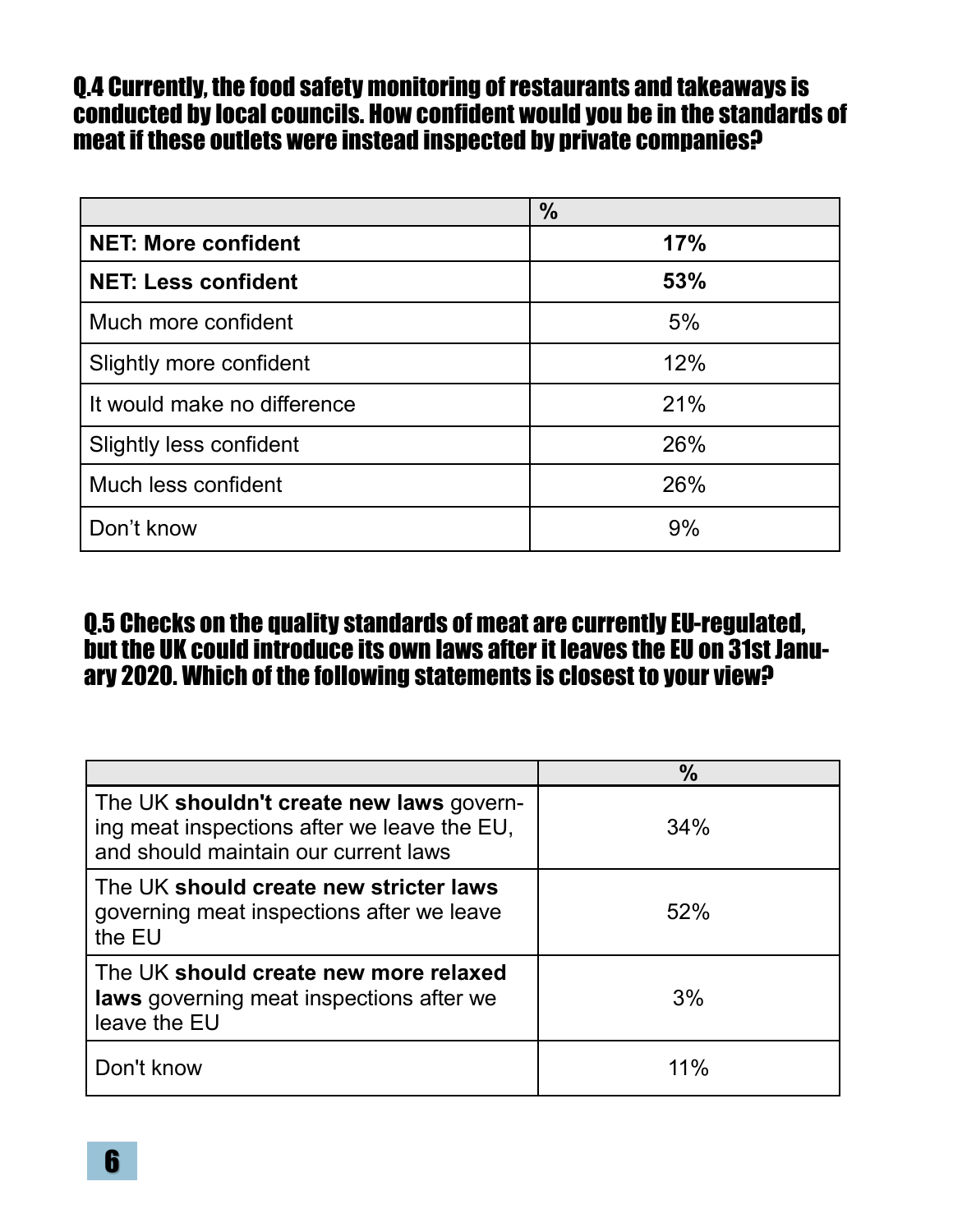Q.6 As the UK leaves the EU, how would you feel about the standards of chicken, turkey, duck and goose meat for sale in the UK, if quality checks became the sole responsibility of the poultry industry, rather than of independent inspectors employed by the government, as at present?

|                                | $\%$ |
|--------------------------------|------|
| <b>NET: More confident</b>     | 11%  |
| <b>NET: Less confident</b>     | 67%  |
| Much more confident            | 3%   |
| Slightly more confident        | 8%   |
| It would make no difference    | 12%  |
| <b>Slightly less confident</b> | 25%  |
| Much less confident            | 42%  |
| Don't know                     | 10%  |

## Q.7 As the UK leaves the EU, to what extent, if at all, would you be concerned if the UK government relaxed laws on meat quality standards, in order to secure trade deals with the USA and the rest of the world?

|                            | $\%$ |
|----------------------------|------|
| <b>NET: Concerned</b>      | 81%  |
| <b>NET: Not concerned</b>  | 12%  |
| <b>Extremely concerned</b> | 47%  |
| Quite concerned            | 34%  |
| Not very concerned         | 10%  |
| Not at all concerned       | 2%   |
| Don't know                 | 7%   |

Methodology: Savanta ComRes interviewed 2,015 British adults online from the 24<sup>th</sup> to 27<sup>th</sup> January 2020. Data were weighted to be demographically representative of all GB adults. Full tables at [www.comresglobal.com.](http://www.comresglobal.com/)